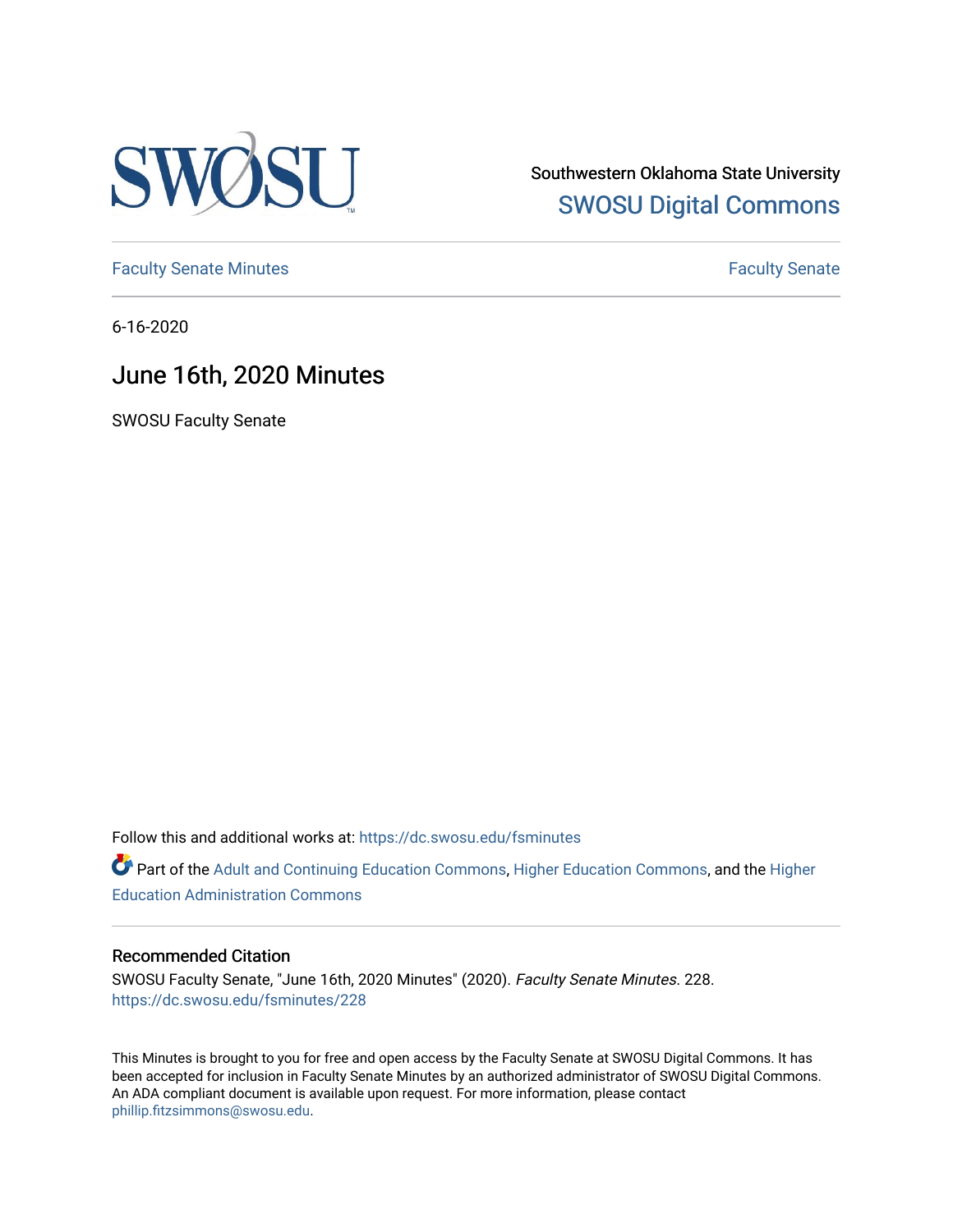# SWOSU Faculty Senate

Tuesday, June 16, 2020, 2:30 p.m. Approved Minutes

- **I. Call to Order:** Faculty Senate President Karen Sweeney called the June meeting of the Faculty Senate to Order at 2:30 via Zoom.
- **II. Establishment of a Quorum:** Jimena Aracena, Landry Brewer, Sherri Brogdon, Nathan Brooks, Stephen Burgess, Melanie Claborn, Jerry Dunn, Amanda Evert, Swarup Ghosh, Angela Gore, Meri Hix, Sunu Kodumthara, Alex Lee, Dana Lloyd, Scott Long, Evette Meliza, Vanessa Nix, Kathy O'Neal, Eric Pritchard, Hank Ramsey, Hardeep Saluja, Tugba Sevin, Tony Stein, Carie Strauch, Karen Sweeney, Muatasem Ubeidat
- **III. Certification of Substitutes:** Jon Woltz for Phillip Fitzmmons,
- **IV. Presentation of Visitors:** None
- **V. Approval of Minutes:** Approved
- **VI. Announcements**
	- A.Executive Council & Administrative Council Meeting: June 15, 2020
		- 1. Spaces for the larger classrooms are still being discussed:
			- a) Stafford 104 with social distancing would hold only 40 students.
			- b) Ballroom cannot meet the 6 feet social distancing but at 4 feet could hold 57 students.
			- c) Looking at BEC Redbud room which is 1690 square feet.
			- d) Fine Arts does not seem like a good choice due to lighting and social distancing space.
		- 2. Dr. South believe that each student should wear masks when in classrooms as well as moving from class to class.
		- 3. No Summer Sports camps are being planned at this time.
		- 4. Natalie Kinder is the new SGA Representative.
		- 5. President Beutler encourages everyone to vote on Tuesday, June 30
		- 6. President Beutler:
			- a) State Regents will be the budget later this week.
				- (1) Asked for a 3% tuition increase
			- b) Some positions at SWOSU not being filled at this time
			- c) Limited travel expected
			- d) On the downside future cuts could be extended from the State Regents
			- e) On the Upside there could be another Federal Stimulus that could help Higher Education budgets.
		- 7. Brenda Burgess has carried allocation funds for campus clubs to the 2020-21 semester to allow the clubs to spend all their allocations due to closing campus early in Spring.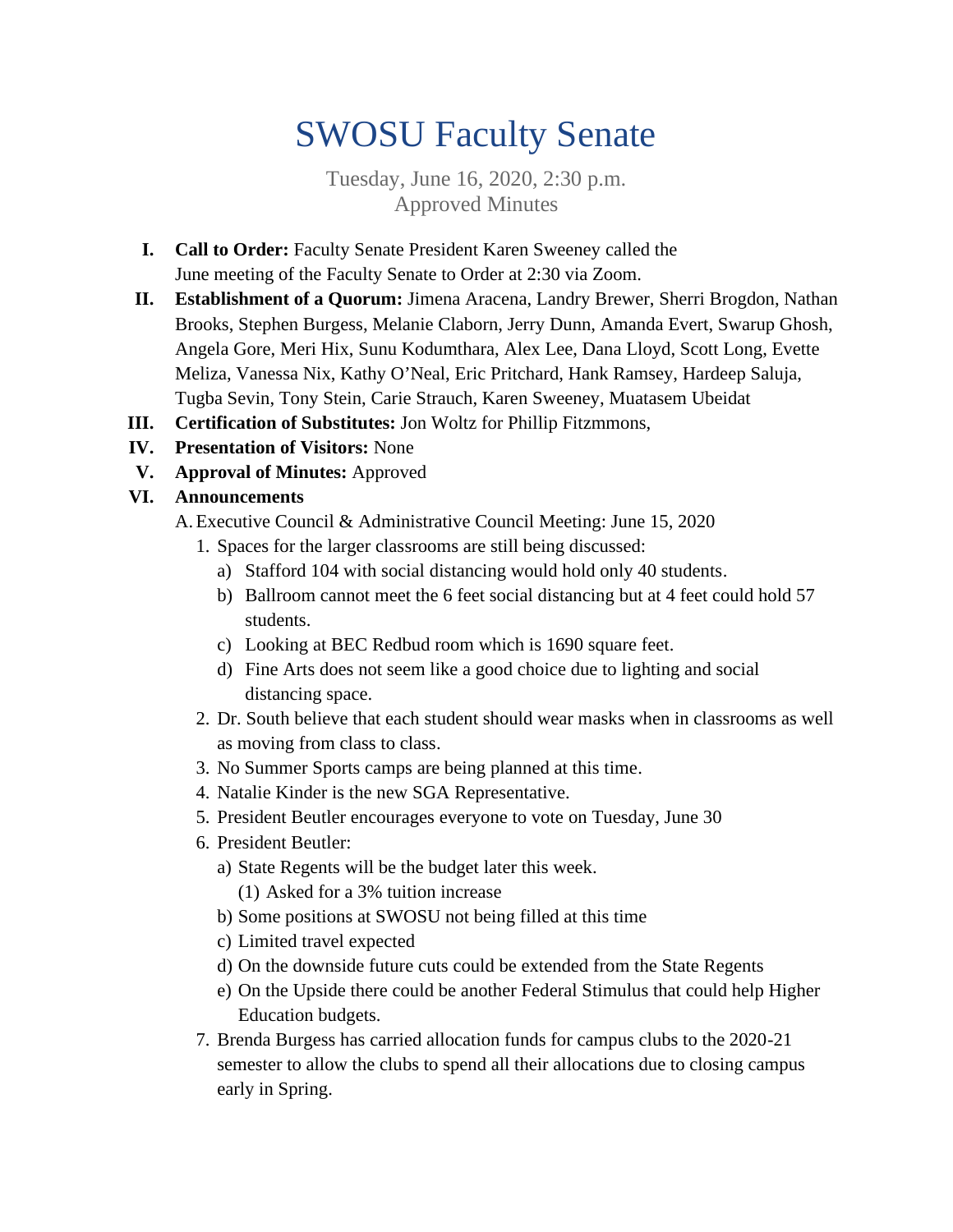- 8. Dr. Jason Johnson, Dean of Arts and Sciences, reported that they have resumed research. Students are wearing masks, gloves, safety glasses, and lab coats. They are also meeting in small groups.
- 9. Dr. Chad Kinder, Dean of CPSG, reported that the Yukon branch has 70 teachers ready to start in the fall with 51 students enrolled (all MBA classes have made at this time).
- 10. Mr. Bill Swartwood, Dean of Sayre, reported that two eye wash stations have been installed and they are now up to code with more work for plexiglass to be installed in certain areas.
- 11. Jason Dupree reported that the Library is getting ready for reopening. Plexiglass has been installed at the service area. Library loans will soon have a courier once again.
- 12. Coffee with the President will be held via Zoom, Wednesday, July 15, 9:00 a.m. All are encouraged to attend and give your true concerns for the upcoming Fall semester.
- 13. Wendy Yoder reported SWOSU currently has 6 full College Success classes
- 14. CETL is working on a list of options for purchasing microphones and cameras should your department need any.
- 15. Dr. Kendall stated HLC visit would be virtual in October with a site visit later. He also encourages everyone to go to the Accreditation Link to see items that have been added of late.
- 16. Come and Go retirement reception for Todd Thurman will be held Wednesday, June 17, 10 a.m. – 11 a.m. and Karen Klein on Tuesday June 30, from 2:30 p.m. – 4:00 p.m.
- 17. Ruth Boyd reported that the Student Affairs office is working closely with the SGA in support of our African American population at SWOSU.

18.

- B. Faculty Senate Executive officers meeting with Dr. South June 12, 2020
	- 1. Newest Fall Schedule version: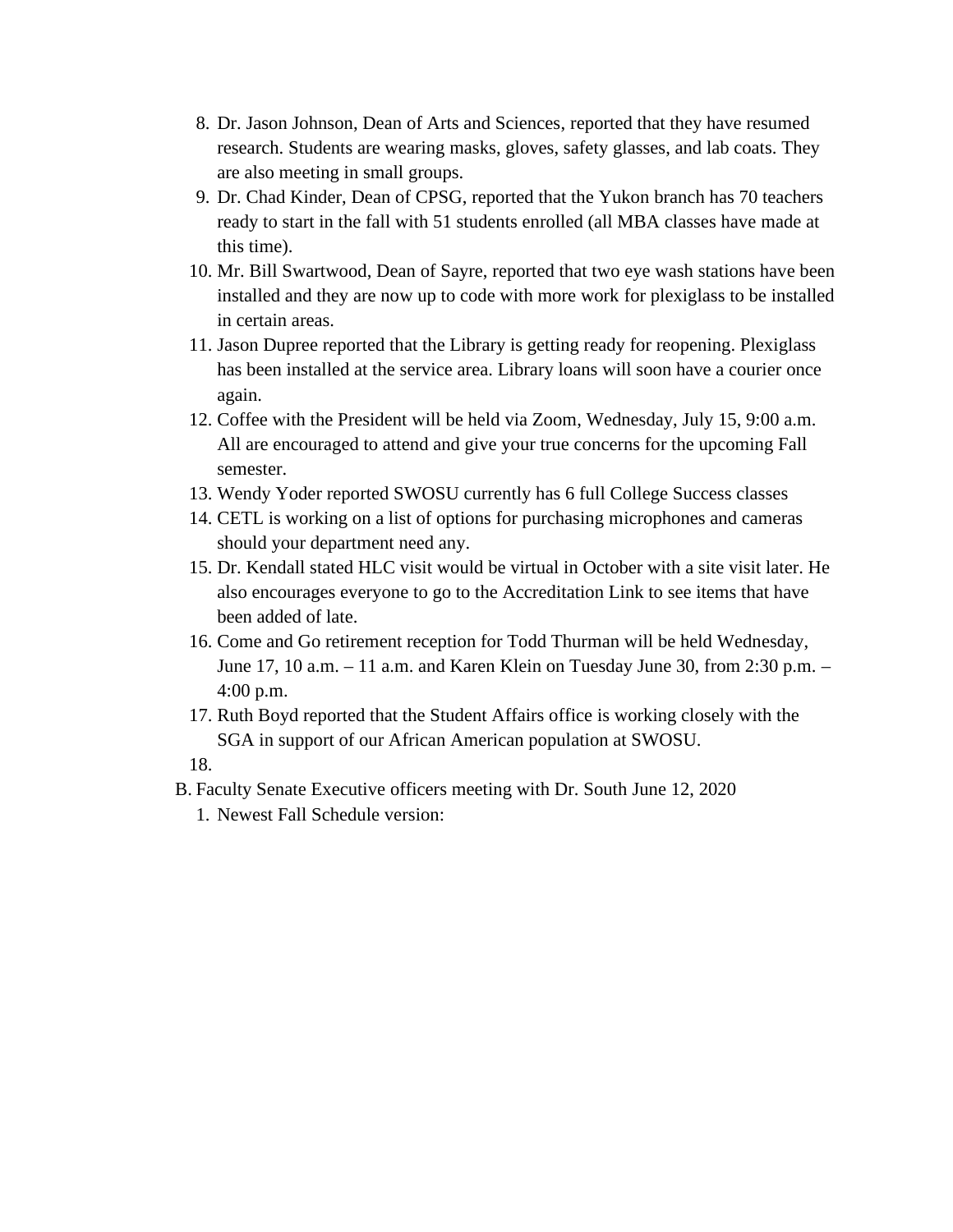| <b>WEEK</b> |                  |            |               |            |            |
|-------------|------------------|------------|---------------|------------|------------|
| 1           | $17 - Aug$       | $18 - Aug$ | 19-Aug        | 20-Aug     | $21 - Aug$ |
| 2           | 24-Aug           | $25 - Aug$ | 26-Aug        | $27 - Aug$ | 28-Aug     |
| 3           | $31 - Aug$       | $1-Sep$    | $2-Sep$       | 3-Sep      | 4-Sep      |
| 4           | <b>LABOR DAY</b> | 8-Sep      | 9-Sep         | $10-$ Sep  | $11-Sep$   |
| 5           | $14-$ Sep        | $15-$ Sep  | $16-$ Sep     | $17-$ Sep  | $18-$ Sep  |
| 6           | $21-$ Sep        | 22-Sep     | $23-$ Sep     | 24-Sep     | 25-Sep     |
| 7           | $28-$ Sep        | 29-Sep     | $30-$ Sep     | 1-Oct      | $2$ -Oct   |
| 8           | 5-Oct            | 6-Oct      | 7-Oct         | 8-Oct      | 9-Oct      |
| 9           | 12-Oct           | 13-Oct     | 14-Oct        | 15-Oct     | 16-Oct     |
| 10          | $19-Oct$         | $20$ -Oct  | $21-Oct$      | $22$ -Oct  | 23-Oct     |
| 11          | 26-Oct           | 27-Oct     | $28-Oct$      | 29-Oct     | 30-Oct     |
| 12          | $2-Nov$          | $3-Nov$    | 4-Nov         | 5-Nov      | 6-Nov      |
| 13          | 9-Nov            | $10-Nov$   | $11-Nov$      | $12-Nov$   | $13-Nov$   |
| 14          | $16-Nov$         | $17-Nov$   | $18-Nov$      | $19-Nov$   | 20-Nov     |
| 15          | $23-Nov$         | $24-Nov$   |               |            |            |
| 15          | $30-Nov$         | $1-Dec$    | $2-Dec$       |            |            |
| 16          |                  |            |               | 3-Dec      | 4-Dec      |
| 16          | 6-Dec            | 7-Dec      | 8-Dec         |            |            |
|             |                  |            |               |            |            |
| a)          | <b>DEAD DAYS</b> |            | <b>FINALS</b> |            |            |

- b) Faculty may consider giving Finals early, before everyone leaves Campus for Thanksgiving Holiday, but have something due during finals week. Example: reflections paper/report.
- c) Buildings would be locked when campus closes except for the few that were left unlocked so that students could use the Labs when needed.
- d) Fill out the Remote Work Request Form if you are not comfortable teaching face-to-face courses in the Fall semester.
	- (1) This form gives you permission but does not obligate you to work from home should you change your mind or find that you do need to be available at times.
- e) If an Instructor should happen to catch the virus replacement would be done as always, finding someone to cover the class until they are able to report back.
- f) It is believed that attendance must be taken for each face-to-face class to be able to report where the individual that got the sick with COVISD19 was on Campus before diagnosed.
- g) When dealing with classrooms with computers and labs with computers perhaps student could bring their own keyboards and mouse.
- h) All must wear masks if the 6 feet social distance spacing is not available.
- i) Are still planning to have an "Enter" and "Exit" door where possible to help keep individuals separated during class changes.
- j) Enrollment update:
	- (1) Summer is up in headcount and overall
	- (2) Fall is down 14.44% (this is in comparison with Fall 2018 for we do not have the numbers for Fall of 2019. Total Credit Hours are down 17% using the Fall 2018 numbers.
- k) HLC (as discussed above) will be a virtual visit in October and they will request to meet via Zoom with some faculty members.
- l) From President Beutler today: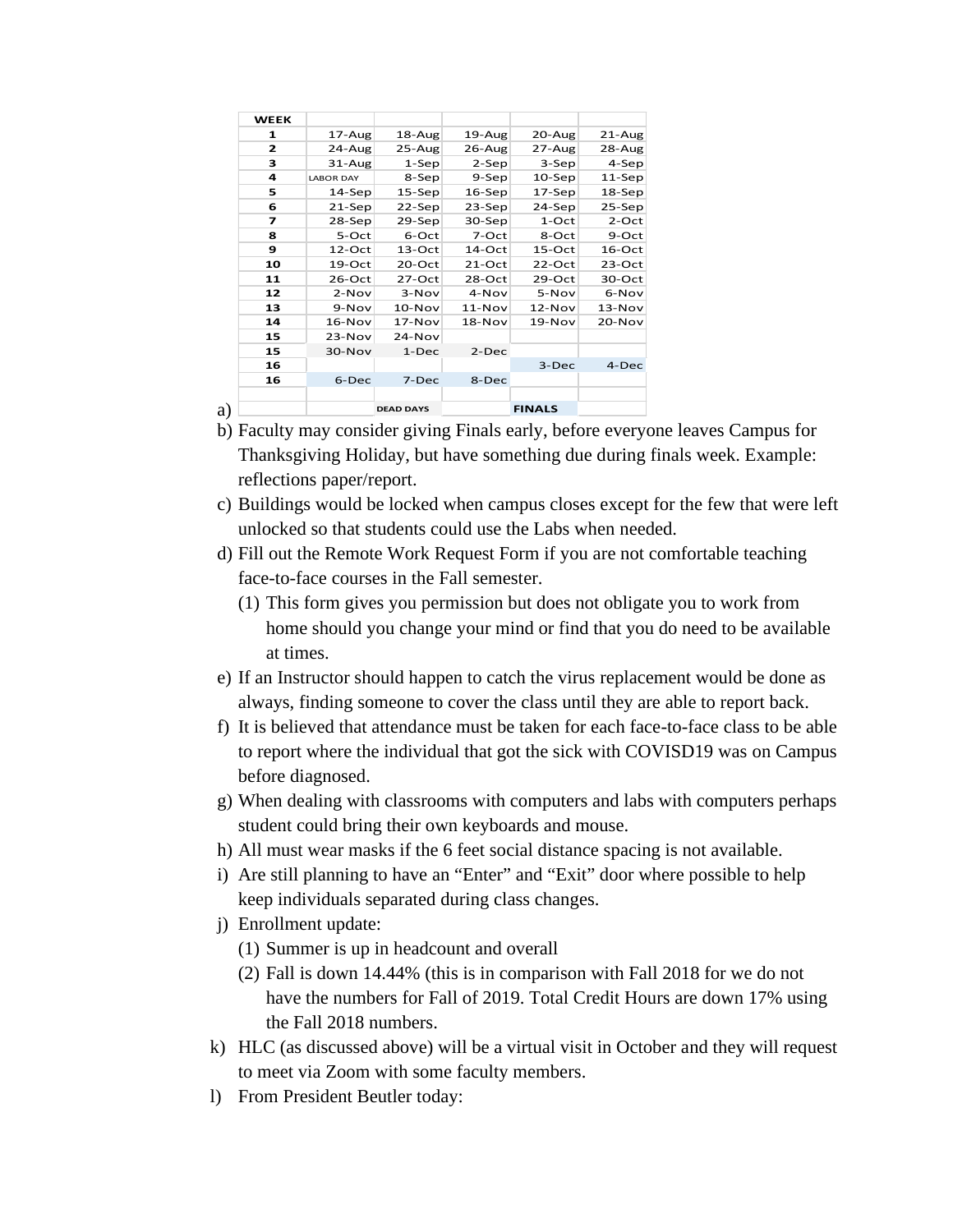- (1) After careful deliberation, it has been decided that for the remaining months of July and August, SWOSU will not be hosting summer camps in 2020.
- (2) Preparations are underway for the return of SWOSU students in August, and it is important that all efforts be focused toward a safe and healthy return for the SWOSU community.
- (3) We plan, of course, to resume summer camps in 2021.
- C. Secretary/Treasurer Carie Strauch
	- 1. Will fill out Roll Sheet Please check the minutes carefully from each meeting to be assured you were not missed.
	- 2. Treasurer's Report
		- a) BancFirst
			- (1) May Balance: \$2055.98
			- (2) Withdrawal: \$0
			- (3) Deposit:
			- (4) Current Balance: \$1,793.88
		- b) University Account
			- (1) May Balance: \$105.01
			- (2) Current Balance: \$105.01
- D. President-Elect Amanda Evert:
- E. Past President Stephen Burgess:
- F. Faculty Athletic Representative Bo Pagliasotti:
- G. Student Government Representative Natalie Kinder:
- **VII. Reports from Standing and Ad Hoc Committees:**
- **VIII. Unfinished Business:**
	- **IX. New Business:**
	- **X. Adjournment:**
	- **XI. Next Meeting:** Tuesday, July 21, 2020, 2:30 p.m. via Zoom

### Fall 2020 Meetings, 2:30 p.m.

Friday, August 28, 2020 Friday September 25, 2020 Friday October 30, 2020 Friday November 20, 2020 Friday December 4, 2020

### Spring 2021 Meetings, 2:30 p.m.

Friday January 29, 2021 Friday February 26, 2021 Friday March 26, 2021